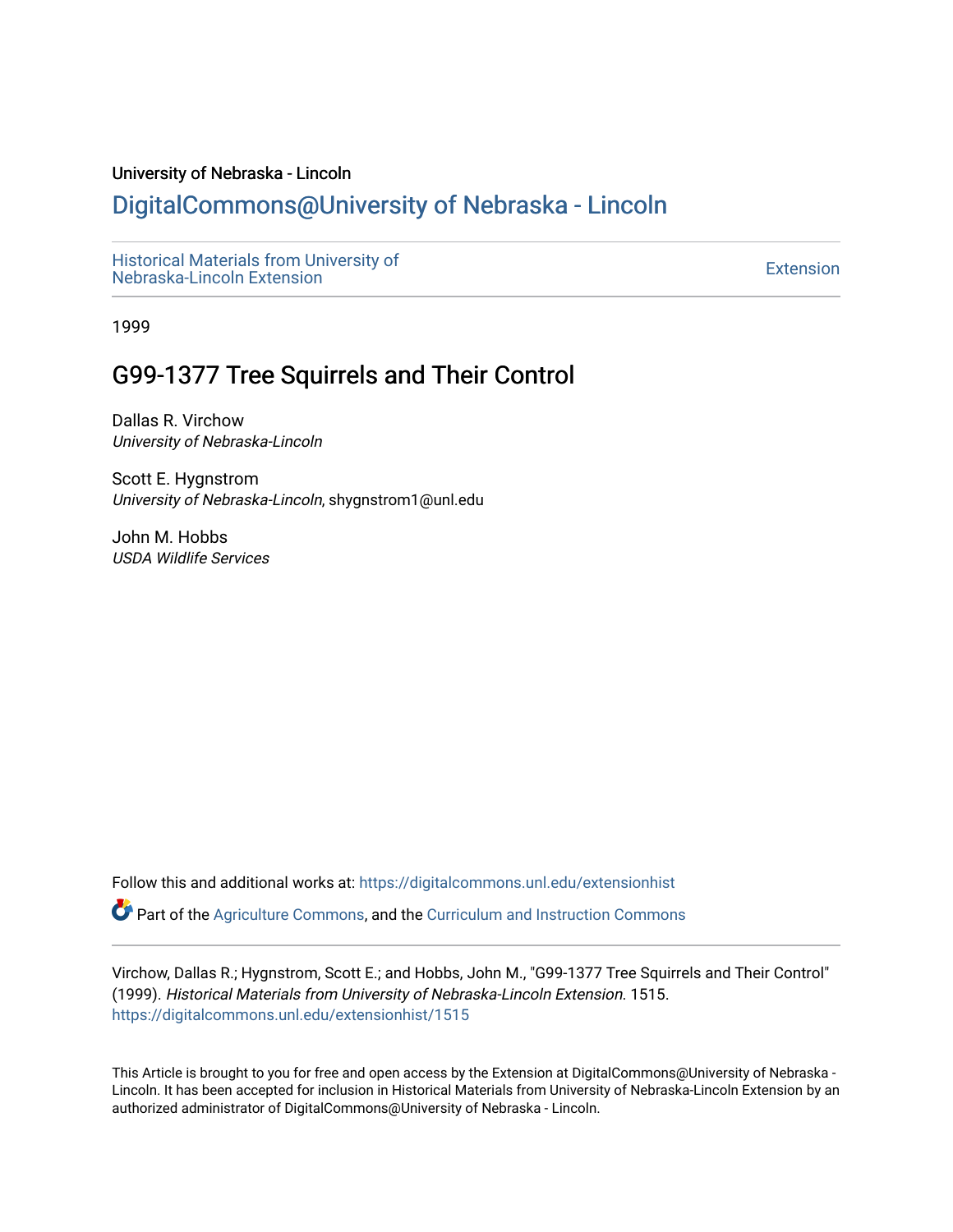#### **Nebraska Cooperative Extension G99-1377-A**



# **Tree Squirrels and Their Control**

**This NebGuide describes tree squirrel biology and behavior and characterizes the types of damage they cause. It suggests control methods and equipment and describes legal restrictions.**

> *Dallas Virchow, Extension Assistant, Wildlife Damage Management Scott E. Hygnstrom, Extension Specialist, Wildlife Damage Management John M. Hobbs, Assistant State Director, USDA Wildlife Services*

- Tree Squirrel Facts
- **Economic Importance**
- Controlling Damage
- Additional Sources of Information

Tree squirrels are known for their bushy tails and their ability to climb high into trees. The eastern fox squirrel (*Sciurus niger*) is the most common tree squirrel in Nebraska (*Figure 1*). It is common throughout the state. The eastern gray squirrel (*Sciurus carolinensis*) occurs only in the extreme southeastern portion of Nebraska. The southern flying squirrel (*Glaucomys volans*) occurs uncommonly and only in southeastern Nebraska in the forested Missouri River bluffs and, possibly, along associated drainages (*Figure 1*).

# **Tree Squirrel Facts**

Fox squirrels are about 18 to 24 inches long from nose to tip of tail. They weigh about 2 pounds and have a large, bushy tail with yellow-tipped hairs. Fox squirrels are usually a grizzled rusty brown on top and buff to bright rust below. Fox squirrels can vary in color from silver-gray to black.

Gray squirrels are about 17 to 19 inches long from nose to tip of tail. They are typically gray on top with buff underfur, although some have blackish fur. Their bushy tails are gray with silvery-tipped hair. Gray squirrels are a pale gray on their underparts.

Flying squirrels are much smaller (9 to 10 inches long including tail) than fox and gray squirrels and have a membrane of skin that extends from the wrist of the front leg **flying squirrel.**  to the ankle of the hind leg. They have a horizontally flattened tail that serves as a rudder during glides. Flying



**Figure 1. Eastern squirrel and southern (Photo credit: Frank Andelt, Nebraska Game and Parks Commission**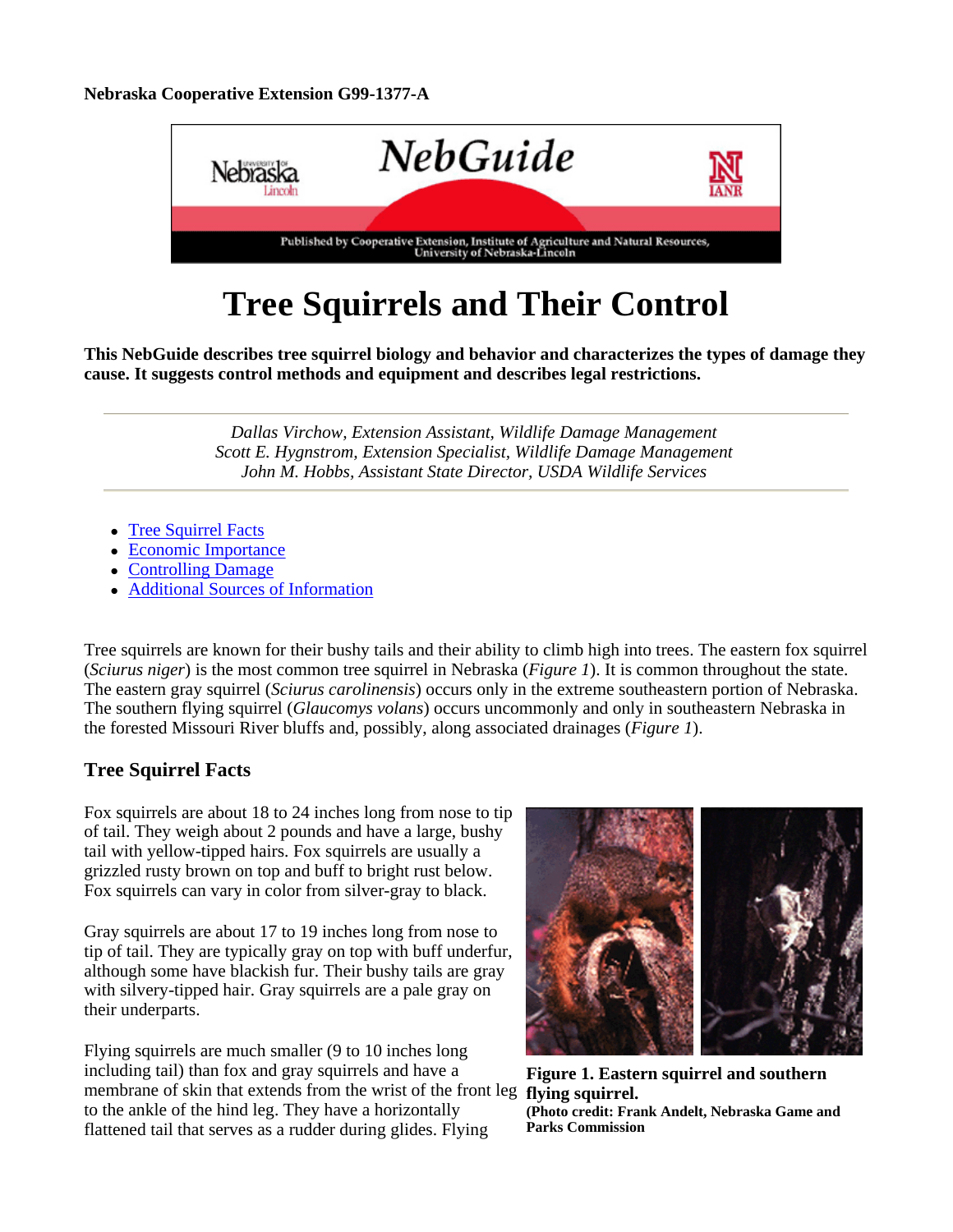squirrels have large eyes. Their fur is long and silky gray to brown on their back and creamy white on their belly. Flying squirrels rarely cause damage and are fully protected in Nebraska.

Flying squirrels are most active at night, while both fox and gray squirrels are most active in morning and late afternoon.

Adult fox squirrels breed during December and January, and sometimes again in early summer. They dwell primarily in tree cavities and leaf nests. About three to six young are born after a 45-day gestation period. Each newborn squirrel weighs about 1/2 ounce. The young are weaned at 3 months of age. Fox squirrels do not hibernate, although they spend much time in their nests during the winter. Fox squirrels generally live from four to seven years but can live as long as 12 years.

Fox squirrels eat mostly fruits, nuts and buds of trees. Field corn and soybeans are eaten in the fall if available. Squirrels occasionally eat berries, insects, fungi and carrion. Fox squirrels are prey to hawks, owls, snakes and many ground predators.

Eastern gray squirrels have a litter of two to three young in spring. Another litter is born in late summer. The young are weaned at 50 days but those in the second litter stay with the female over the winter. Acorns and other nuts are the main food of gray squirrels. Eastern gray squirrels nest in tree cavities or leaf nests in mature trees.

Southern flying squirrels breed during late winter and again in early summer. A single litter usually produces three to four young.

Flying squirrels prefer to eat acorns and other nuts, seeds, fruits, berries, buds, flower **Figure 3. Tree bark is**  blossoms and tree bark. Occasionally, insects, bird eggs and nestlings, mice and carrion are eaten.



**commonly stripped by squirrels during winter.**

# **Economic Importance**

Tree squirrels are an attractive quarry to hunters everywhere. In Nebraska, about 11,000 squirrel hunters have harvested 50,000 tree squirrels each year during the last decade. In addition to hunting, squirrels are valued for their fur and meat. Some people enjoy squirrel watching in public parks and in their own yards.

# **Controlling Damage**

A survey of the National Pest Control Association voted the tree squirrel as the number one nuisance animal in the United States. Tree squirrels can cause a variety of problems, including damage to trees, flowers, lawns, gardens, vehicles and homes (*Figure 3*). They eat acorns, nuts, fruit or vegetables in home gardens and become a nuisance at bird feeders. Squirrels can cause extensive damage to attic insulation or walls and gnaw on electrical wires in homes and vehicles, creating a fire hazard.

Fox and gray squirrels normally crush the shells of nuts to enter them. Flying squirrels usually cut a smooth circular or oval opening in the shell wall. On heavy shells of larger nuts, flying squirrels will make a second opening or remove an entire end.

#### *Problem squirrels at bird feeders*

At bird feeders, tree squirrels consume bird seed and suet, disrupt the birds feeding there and gnaw on the feeders. Tree squirrels that are allowed to congregate at bird feeders also can spread sarcoptic mange among themselves.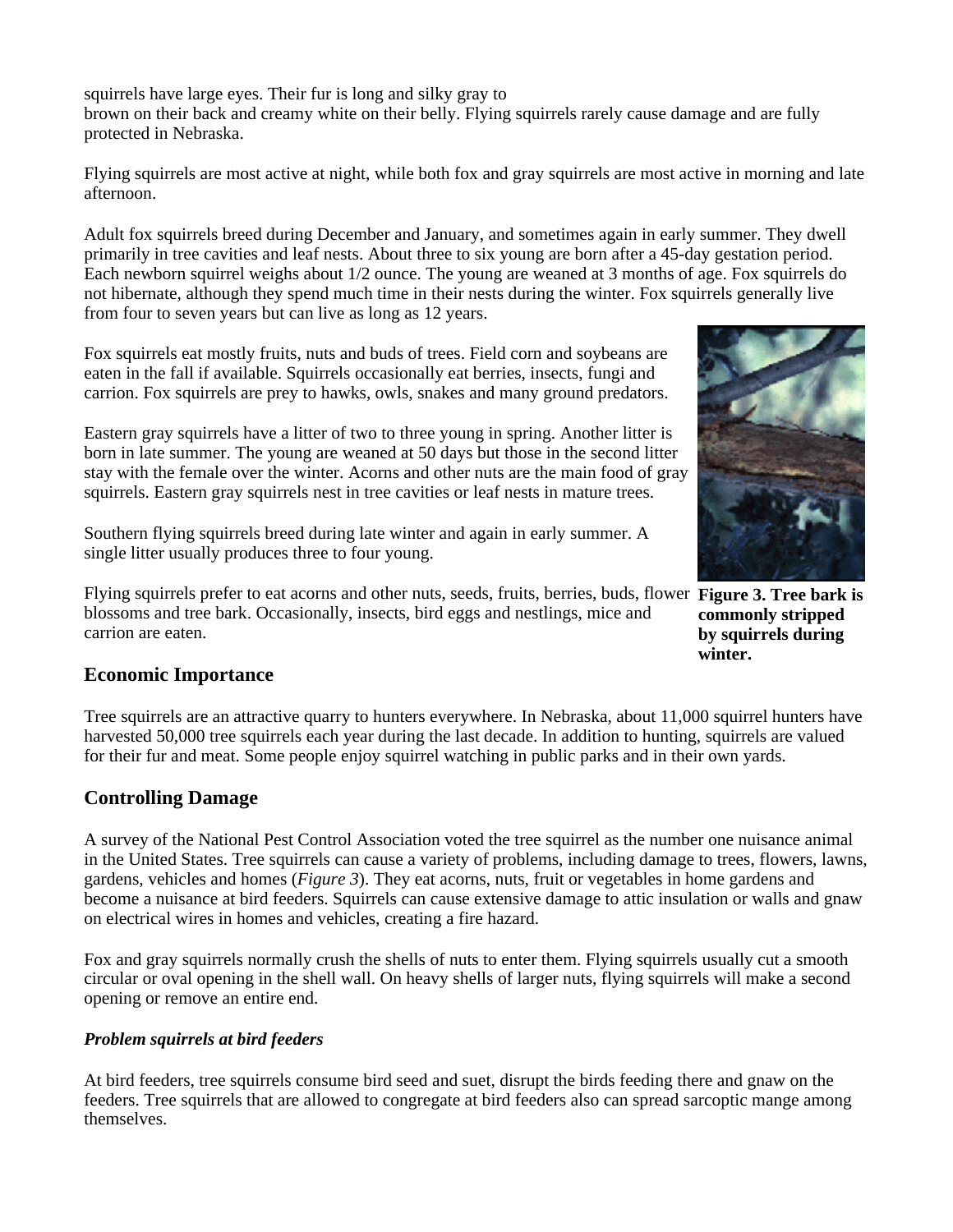Despite efforts by bird watchers, squirrels usually can gain access to bird feeders. An expert that tests bird feeders for resistance to squirrels at Cornell University says "A grey squirrel can jump 8 feet sideways, 4 feet straight up, and down 15 feet, then hang on where it lands." Eastern fox squirrels have similar abilities and present similar challenges.

Avoid hanging bird feeders from trees. Instead, use a large-diameter metal pole and baffle to elevate the bird feeder at least 5 feet off the ground (*Figure 3*).



#### **Figure 3. Two designs for squirrel-resistant bird feeders.**

The metal baffle looks like a large dunce cap. Hang the bird feeder by a chain from an arm of the pole and place the baffle over it. Alternatively, metal flashing or stove pipe can be placed on poles below platform bird feeders. (See the NebGuide G97-1332, *Backyard Wildlife — Tips for Success*, for other designs.)

Bird feeders also can be hung from a horizontal wire with plastic pipe sleeves as protection on either side (see section *Preventing Squirrel Travel on Wires*). Greased poles and sliding two-part poles usually fail.

Alternatively, one can enclose an entire bird feeder in 2-inch mesh or poultry netting to allow small birds to enter, but excluding larger squirrels.

You also can use foods to attract squirrels from bird feeders. Inexpensive foods like native grains (corn, soybeans), nuts (peanuts, walnuts, acorns) or seeds (honey locust, Kentucky coffeetree, osage-orange fruits) can be placed in special feeders away from bird feeders. Feeders with movable parts may attract squirrels away from bird feeders. Capsaicin is marketed as a bird seed repellent that can be mixed with seeds at bird feeders. This hot pepper extract deters most mammals.

#### *Unwanted squirrels in buildings*

Fox squirrels damage attics by chewing through electrical wires and soiling or tearing insulation. Evidence of fox and gray squirrels inside attics include noise from gnawing or running during the day. In contrast, flying squirrels and rats can be heard squeaking and making noise during the night. Other signs of squirrels include droppings, gnawed holes, leaves, twigs, shells, hulls, pits or nesting materials inside an attic. Tree squirrel tracks can be distinguished from the splayed toes in the tracks of rats (*Figure 4*).

Squirrels can squeeze through holes 1 1/2 inches in diameter or gnaw through smaller holes to gain access to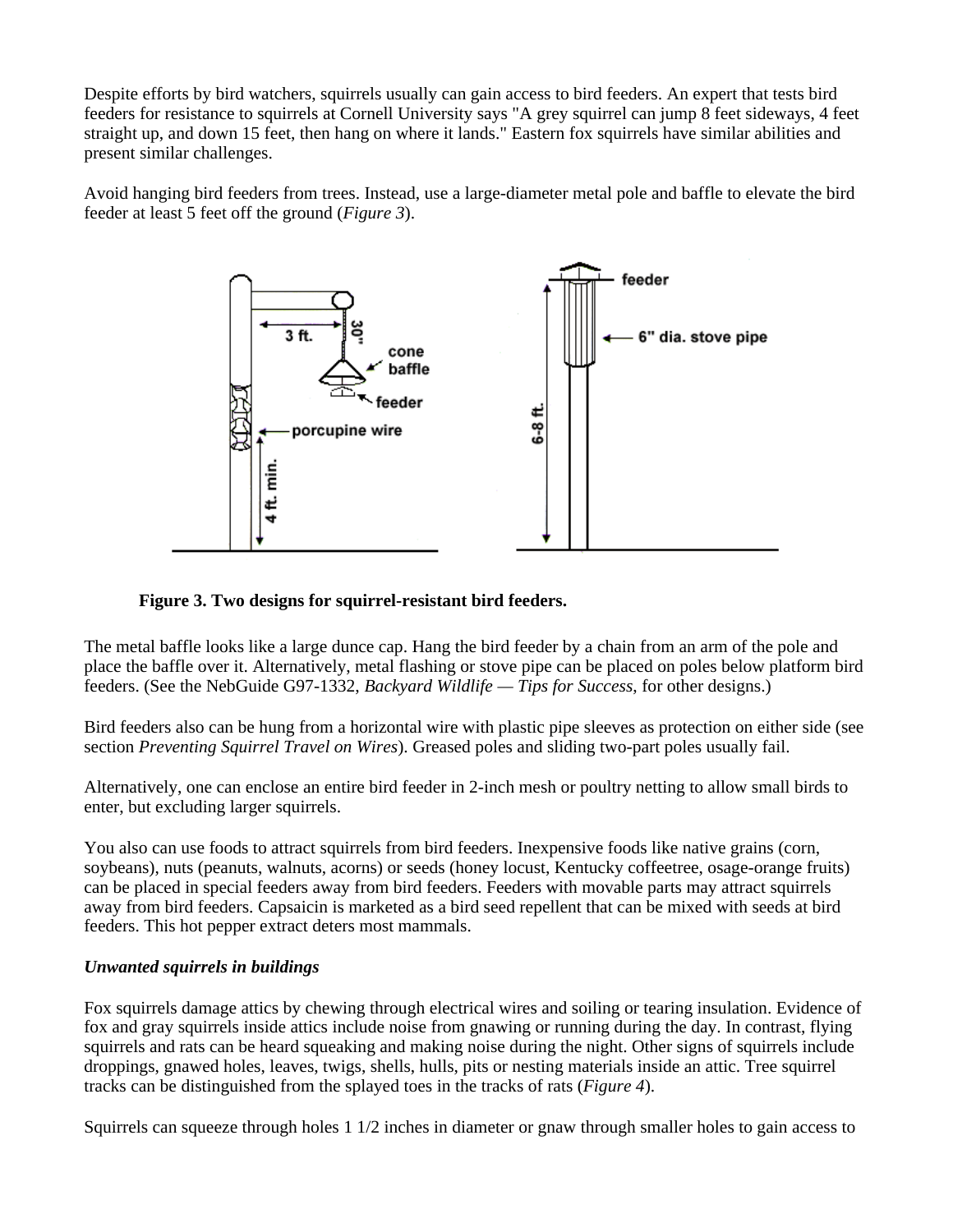buildings. Fox squirrels can climb vertical brick or masonry walls that have a roughened surface. They can enter through vents, chimneys, broken windows, knotholes and construction gaps under eaves or gables. Tree squirrels most often enter attics and spaces between walls and floors.

To reduce squirrel problems in buildings, limit their access by closing all openings (*Figure 5*). Even holes that are too small for squirrels should be closed. Metal flashing, hail screen, and copper wool usually discourage gnawing.

We do not recommend attempting to capture squirrels by hand. They are very evasive and have a powerful bite. If a squirrel is seen entering a building, use odor repellents or scare tactics and lights to drive them out. If these don't work, create one-way doors made of 4-inch diameter plastic pipe placed at a 45 degree angle downward from the hole to allow squirrels to escape. You may need to use a box or cage trap to remove squirrels. Make sure that all squirrels are outside the building before making it squirrel proof by closing all the openings.





**Figure 4. Tree squirrels typically hop, placing their hind feet forward of their front feet.**

**Figure 5. Chimney excluder**

### *Excluding squirrels from gardens and lawns*

Tree squirrels cause a variety of damage to gardens, flowers and lawns. They chew on spring-planted potted plants, bury nuts in turf or landscaped areas, dig up seeds and bulbs of garden vegetables and flowers, and eat ripened fruits and grains.

Wire mesh fences topped with electrified wire or mesh enclosures may be practical for keeping squirrels out of small areas. Electricified wires are not recommended for use where children or pets occur.

Taste repellents like Ro-pel and capsaicin can be used to treat seeds, bulbs and flowers. Polybutenes are sticky materials that repel squirrels by touch, but they are only marginally effective and are messy to use.

#### *Preventing squirrel travel on utility line wires*

Disc baffles and pipe sleeves can be used to protect trees, transformers, bird feeders and other aerial sites that have horizontal wires leading to them (*Figure 6*). Cut the plastic pipe lengthwise,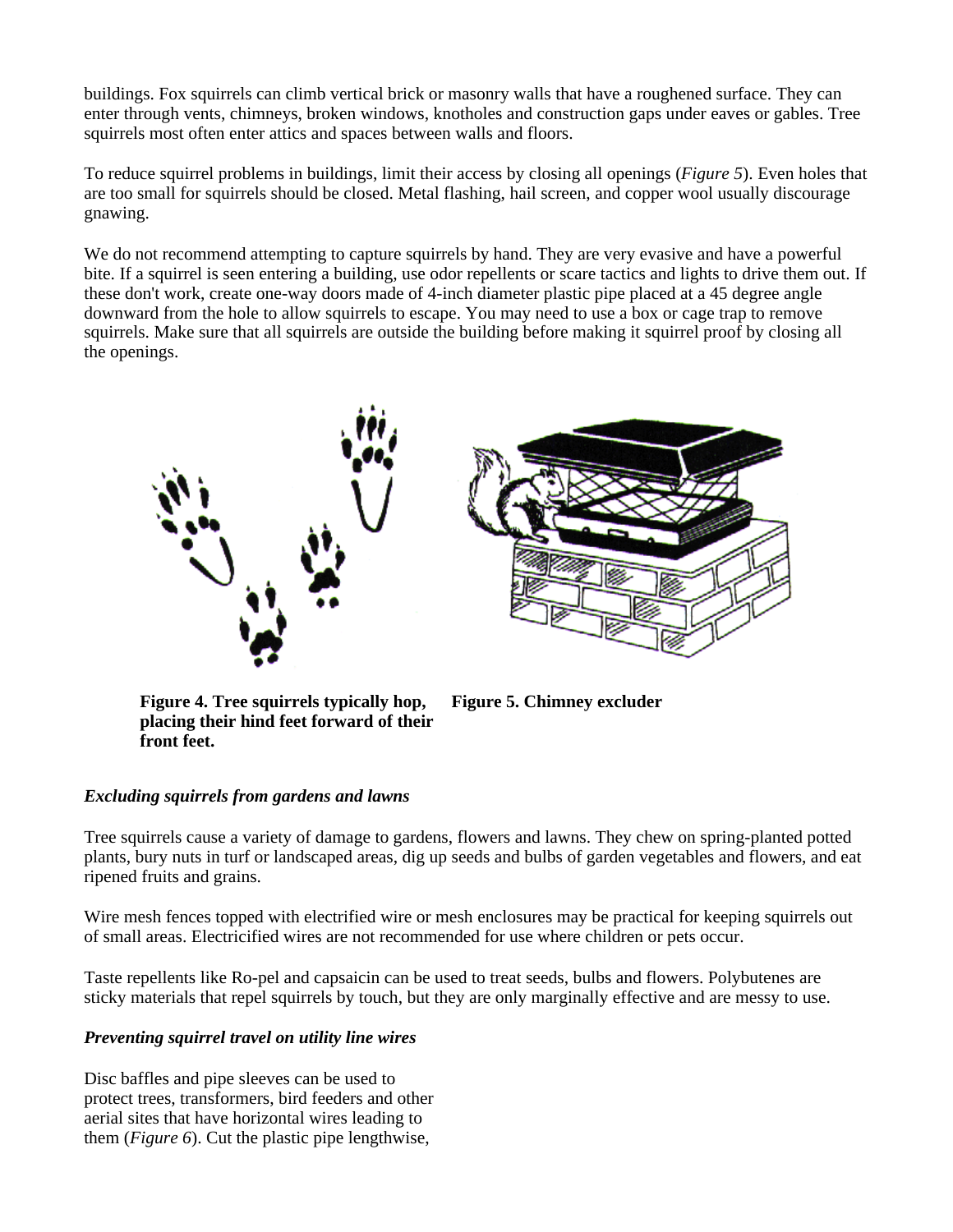spread it open, and place it over the wire. The sleeves should fit loosely so they rotate as the squirrel tries to traverse them. Sleeves should be at least 18 to 24 inches long.

Metal collars can be used to encircle trees and power poles to prevent squirrel travel. Collars should be at least 2 feet wide and placed 6 to 8 feet above the ground. Collar edges should be overlapped and connected by springs to allow for tree growth.



**Figure 6. Disc baffle and pipe sleeves to prevent squirrels from traveling on utility line wires..**

#### *Modifying the habitat*

Squirrels can be prevented from climbing trees and gaining access to roofs by trimming limbs 6 to 8 feet away from buildings. Overhanging limbs may require a greater amount of trimming.

#### *Trapping squirrels*

Cage traps for squirrels should be 18 to 24 inches long with a 6 x 6 inch door. Place traps outside and very near the squirrel's entry hole. If placed on a roof, traps should be securely fastened and protected from extremes of heat or cold by a cover that is not accessible to the squirrel as it reaches through the cage (*Figure 7*). Bait the trap with corn, peanut butter, pecan pieces, orange, apple or nuts. Urban residents should notify neighbors and check with authorities before they do trapping. Traps should be checked twice daily.

#### *Shooting squirrels*

Squirrels that are causing damage in rural areas can be safely removed by shooting with a shotgun or small-caliber rifle. It is not advisable to shoot squirrels in urban areas because of the obvious dangers to animals and people. Also, most municipalities have ordinances against the discharge of firearms within the city limits.

#### *Squirrels and disease*

Fox squirrels are susceptible to parasites, including ticks, fleas, bot flies and mange mites. The latter cause a disease called sarcoptic

mange that produces scabs and severe hair loss. The scabs become thick and wrinkled, giving the squirrel a startling appearance. The disease can cause death by exposure. Sarcoptic mange mites typically are speciesspecific so mange does not ordinarily spread from squirrels to people or pets. Report to authorities any squirrel that acts extremely aggressive or is convulsive.

#### *Help with damage situations*

Squirrels that are causing damage or are suspected of carrying disease can be reported to the municipal authorities or to the nearest conservation officer of the Nebraska Game and Parks Commission. Local humane societies and municipal animal control agents sometimes assist with squirrel damage problems.

#### *Nebraska laws that relate to tree squirrels*



**Figure 7. A professional placing squirrel cage traps on roof. (Photo credit: W.C.T. Magazine.)**